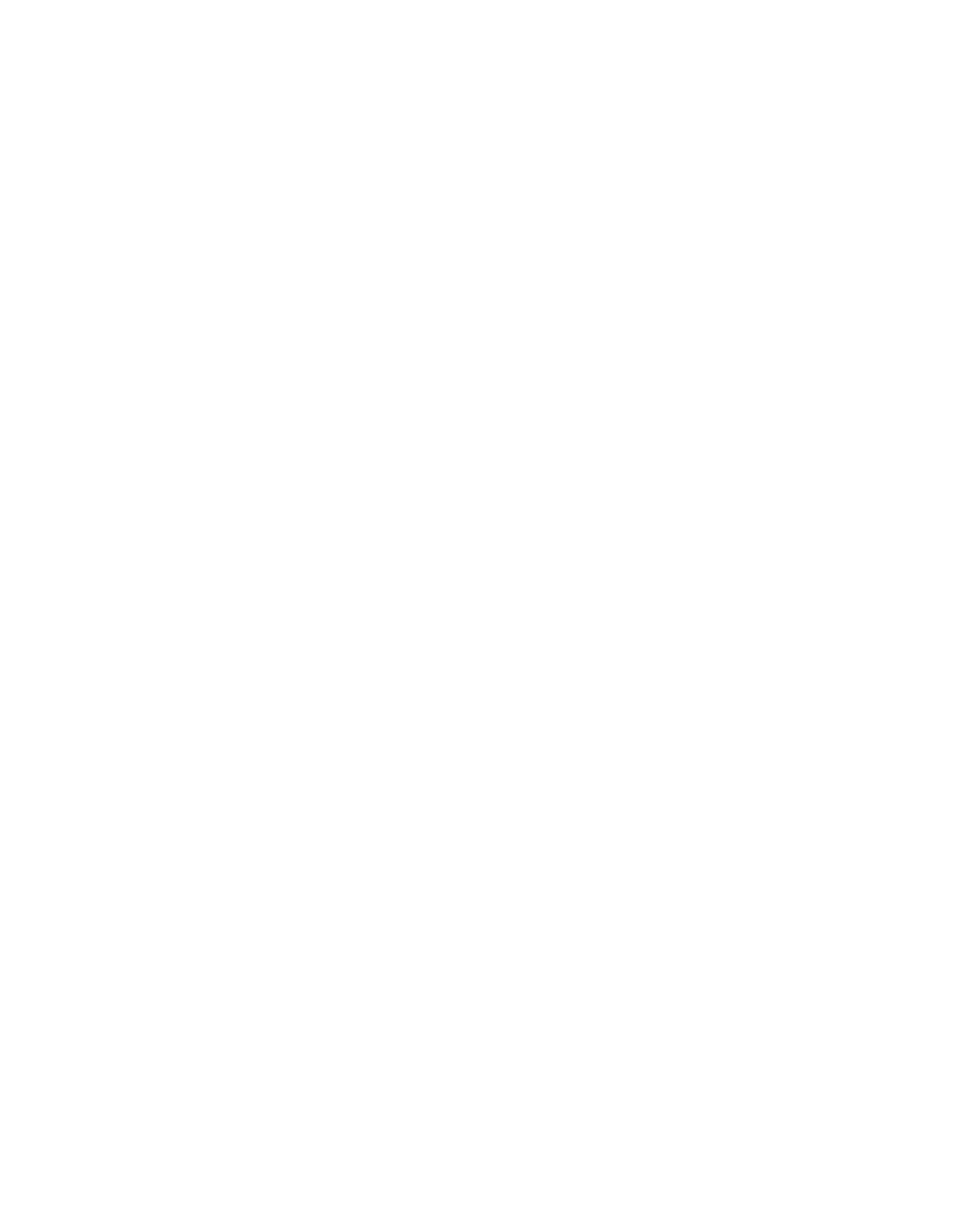## **RACINE MONTESSORI SCHOOL 2021-2022 TUITION INFORMATION**

Tuition may be paid in full or will be billed over twelve months, beginning in June. Children are admitted for the full academic year. Tuition rates are not adjusted for illness, absence, holidays or withdrawals.

Tuition rates are reduced by 5**%** when there are two or more children from the same family attending Racine Montessori School.

| <b>LEVEL</b> | <b>TIME</b> | <b>ANNUAL MONTHLY</b> |          |
|--------------|-------------|-----------------------|----------|
| Primary      | 8:30-11:30  | \$4800.00             | \$400.00 |
| Ext Day      | 8:30-3:00   | \$5850.00             | \$487.00 |
| Lower EL     | 8:30-3:30   | \$6216.00             | \$517.50 |
| Upper EL     | 8:30-3:30   | \$6456.00             | \$537.50 |
| Adolescent   | 8:30-3:30   | \$6588.00             | \$548.50 |

## **SCHOOL OFFICE HOURS 7:30 a.m.- 4:30 p.m.**

| Primary (3 & 4 yr old)        | 8:30 a.m. - 11:30 a.m.   |
|-------------------------------|--------------------------|
| Extended Day Class (5 yr old) | 8:30 a.m. - 2:30 p.m.    |
| Elementary Class (grades 1-8) | $8:30$ a.m. $-3:30$ p.m. |

#### **CHILD CARE PROGRAM**

After School 2:30pm. - 5:30 p.m. \* Assessments will be made for before school care in early summer.

## **IMMUNIZATION RECORDS**

\* IMMUNIZATION RECORDS for Current School Year Enrolled ARE DUE THE FIRST WEEK OF SCHOOL OR EARLIER Required for: \*All new students \*Current students entering Extended Day \*Updated immunization records for students entering 6<sup>th</sup> grade (tdap booster) \*Updates for students at any class level \*Personal Conviction or other waived circumstances, \*Parents must complete a form each year.

**For your convenience, you may access your child's immunization records at Wisconsin Immunization Registry site, <http://www.dhs.wisconsin.gov/immunization/WIR.htm> and go to the Public Immunization Record Access to find a copy of your child's records.**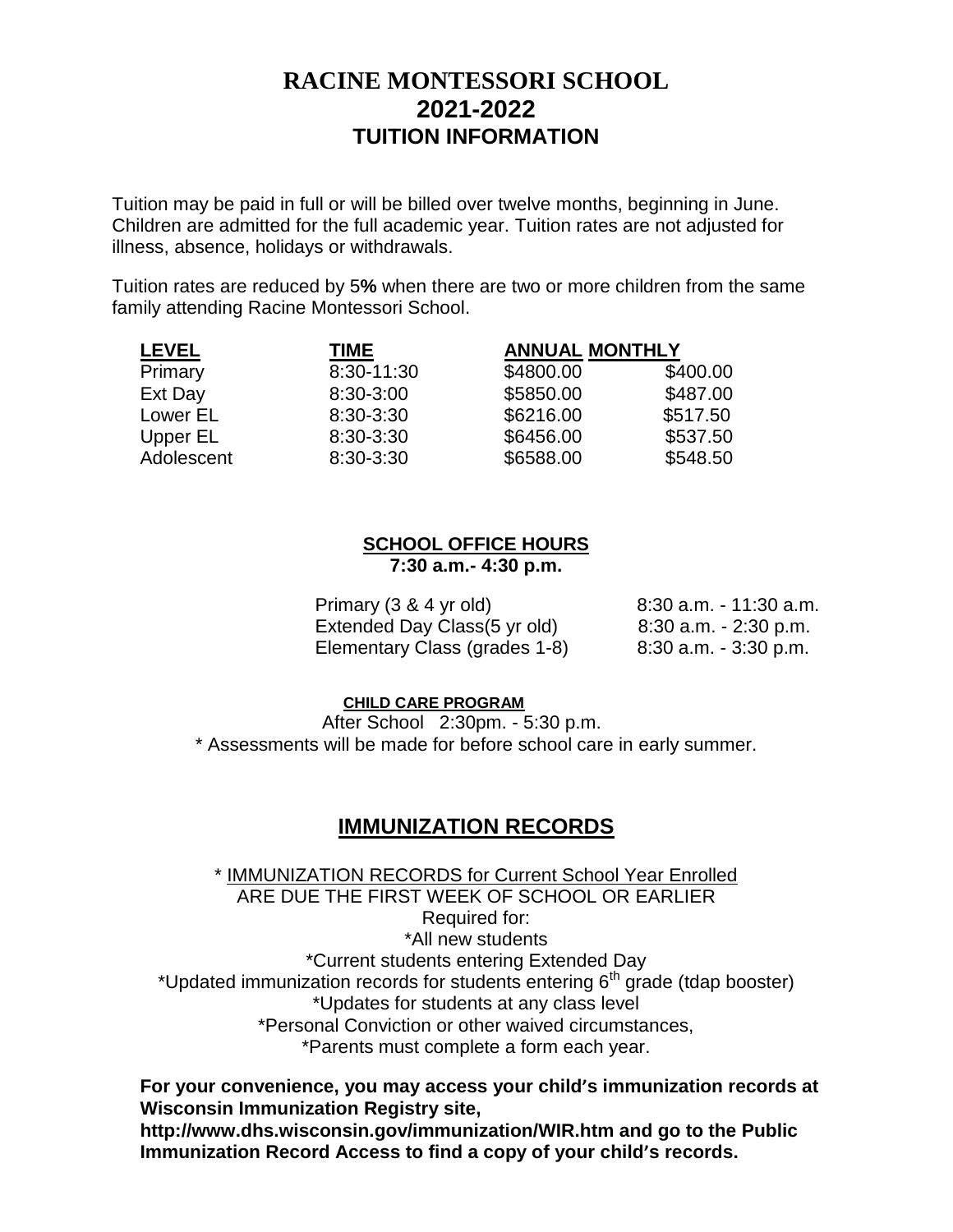| RACINE MONTESSORI SCHOOL  |  |
|---------------------------|--|
| APPLICATION FOR ADMISSION |  |

#### **Students are accepted into the school regardless of sex, race, ethnic background or religious preferences.**

To register your child, please return this form with a **\$25 non-refundable registration fee**

| Children's House (ages 3-5) | $8:30 - 11:30$ |
|-----------------------------|----------------|
| Extended Day Kindergarten   | $8:30 - 2:30$  |
| Lower/Upper Elementary      | $8:30 - 3:30$  |
| Adolescents                 | $8:30 - 3:30$  |

### **Office Use Only**

Date Rcv<sub>ol</sub> \_\_\_\_\_\_\_\_\_\_

\_\_\_\_\_\_\_\_\_\_\_\_\_

Check#

Amount

| CHILD'SNAME                                     |       |                                                                                                               |                                                                                                |  |
|-------------------------------------------------|-------|---------------------------------------------------------------------------------------------------------------|------------------------------------------------------------------------------------------------|--|
|                                                 | First | Middle                                                                                                        | Last                                                                                           |  |
|                                                 |       | Gender ___Male ___Female Ethnicity______________                                                              |                                                                                                |  |
|                                                 |       |                                                                                                               |                                                                                                |  |
|                                                 |       |                                                                                                               |                                                                                                |  |
| <b>FAMILY RECORD</b>                            |       |                                                                                                               |                                                                                                |  |
|                                                 |       |                                                                                                               |                                                                                                |  |
|                                                 |       |                                                                                                               |                                                                                                |  |
|                                                 |       |                                                                                                               |                                                                                                |  |
|                                                 |       | Email and the contract of the contract of the contract of the contract of the contract of the contract of the |                                                                                                |  |
|                                                 |       | MEMBERS OF HOUSEHOLD, in addition to parents and child                                                        | Child lives with Both Parents Mom Dad Other Child lives with Both Parents Mom Dad Other        |  |
| Names and Relationship                          |       |                                                                                                               |                                                                                                |  |
|                                                 |       |                                                                                                               |                                                                                                |  |
|                                                 |       |                                                                                                               | Is English the primary language spoken at home? _________ If no, what language? ______________ |  |
|                                                 |       |                                                                                                               | Does your child have a nickname you prefer we use? _____________________________               |  |
| What do you expect from a Montessori education? |       |                                                                                                               |                                                                                                |  |
|                                                 |       |                                                                                                               |                                                                                                |  |

\_\_\_\_\_\_\_\_\_\_\_\_\_\_\_\_\_\_\_\_\_\_\_\_\_\_\_\_\_\_\_\_\_\_\_\_\_\_\_\_\_\_\_\_\_\_\_\_\_\_\_\_\_\_\_\_\_\_\_\_\_\_\_\_\_\_\_\_\_\_\_\_\_\_\_\_\_\_\_\_\_\_\_\_